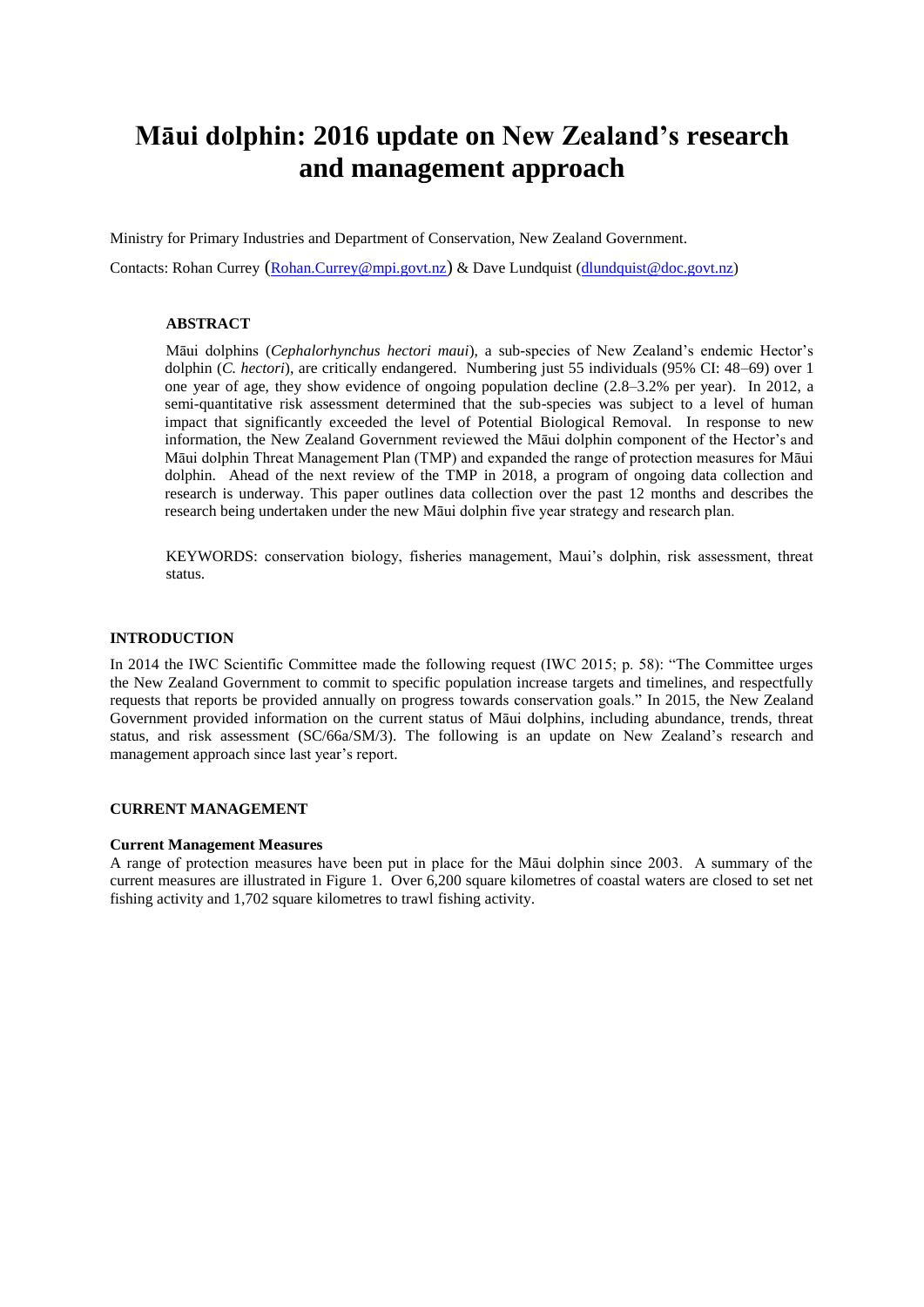

**Figure 1: Current spatially-defined protection measures for Māui dolphin.**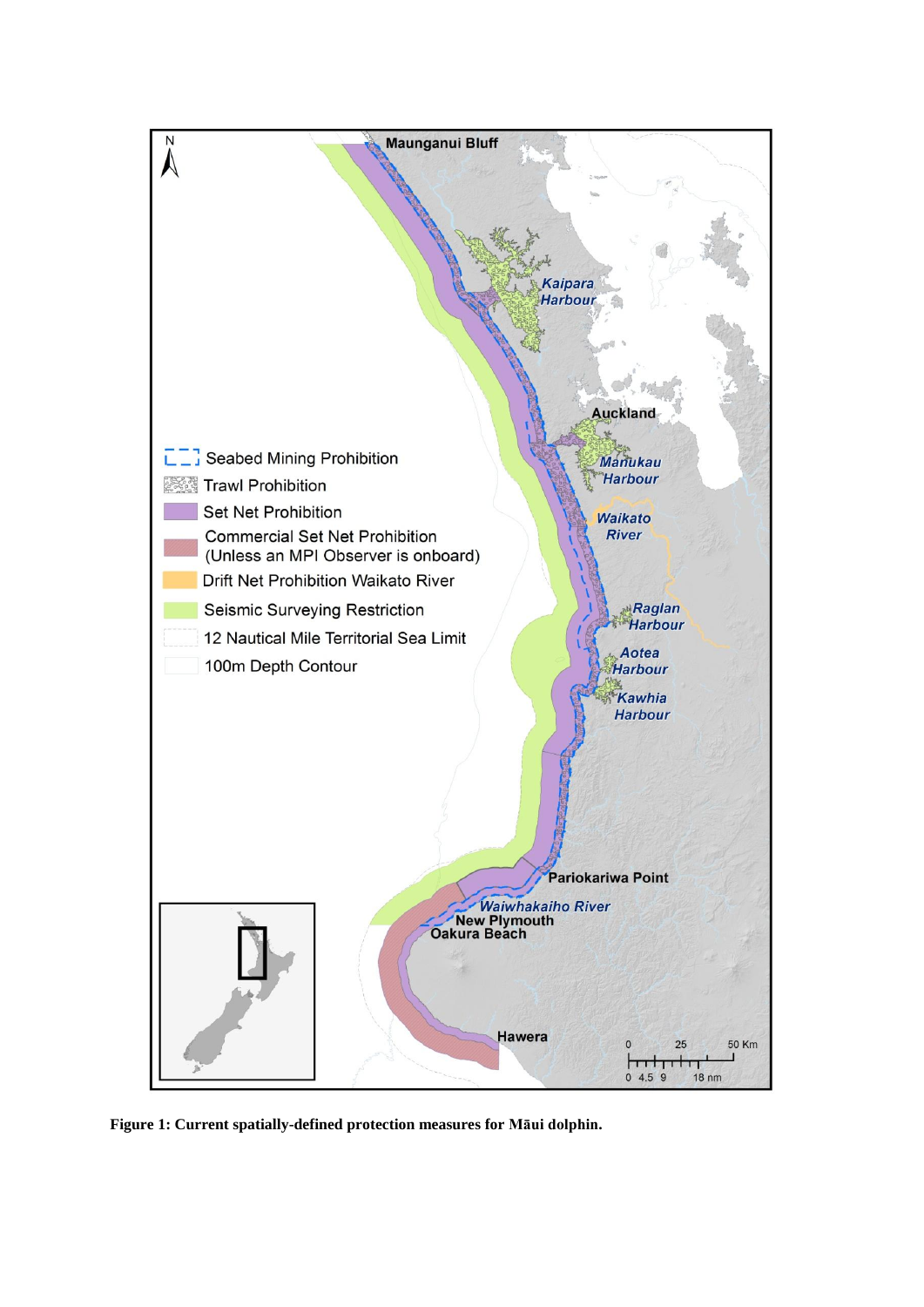### **2015-2016 DATA COLLECTION**

#### **Sightings<sup>1</sup>**

There have been 71 sightings of Māui/Hector's dolphins off the North Island reported to the Department of Conservation (DOC) or WWF in the 12 month reporting period to Jan 31, 2016. No DNA samples were obtained and therefore sub-species identity is not certain for any of these sightings. The majority of sightings were seen between Muriwai Beach and Port Waikato. There were five sightings in the Kapiti Coast/Wellington Region, one in Hawkes Bay, and six in the Bay of Plenty (Figure 2). 58% of the sightings were independently validated as being reliably a Hector's or Māui dolphin (i.e. they received a validation score of 1 or  $2^2$ ), 17% were validated as consistent with a Hector's or Māui dolphin, but outside the current range of either sub-species (validation score 3), and 24% are pending validation.

#### **Necropsies<sup>3</sup>**

There have been no beachcast Māui or Hector's dolphins on the North Island that required necropsy in the 12 month reporting period to Jan 31, 2016.

#### **Captures**

There have been no observer-reported or fisher-reported captures of Māui dolphins in commercial fisheries in the 14 month reporting period to March 31, 2016.

#### **Observer coverage**

Mandatory Ministry for Primary Industries (MPI) observer coverage is required on all commercial set net vessels operating around the Taranaki region outside the existing set net closures, within 2-7 nm from shore between the Waiwhakaiho River and Hawera (i.e. target coverage area). The required level of observer coverage in the target coverage area is 100%. In the 14 month period to March 31, 2016, observer coverage in the Taranaki set net fleet was 98%, with 110 of the 112 set net fishing days in the specified zone being observed. The two unobserved days are suspected to be fisher area misreporting and are being investigated by MPI. Outside of this target coverage area an additional 144 set net fishing days were observed.

MPI observer coverage is also focused outside the existing trawl closures West Coast North Island area, within 2-7 nm from shore between Maunganui Bluff and Pariokariwa Point (i.e. the target coverage area). In the 14 month period ending March 31, 2016, observer coverage in the West Coast North Island trawl fleet was 24%, with 134 of the 553 trawl fishing days in the specified zone being observed. Due to additional measures put in place in November 2015 to improve observer coverage in this zone, the average percent coverage between then and March 2016 was 31.6%. Outside of this target coverage area an additional 375 trawl fishing days were observed.

## **Ship strike**

 $\overline{a}$ 

There have been no reported ship strikes of Māui dolphins in the 12 month reporting period to Jan 31, 2016.

Māui dolphin sightings reported to DOC are displayed online quarterly a[t www.doc.govt.nz/mauisightings.](http://www.doc.govt.nz/mauisightings)

<sup>&</sup>lt;sup>2</sup> The process for validating Māui and Hector's dolphin sightings is described online at

[http://www.doc.govt.nz/Documents/conservation/native-animals/marine-mammals/mauis-validation-system.pdf.](http://www.doc.govt.nz/Documents/conservation/native-animals/marine-mammals/mauis-validation-system.pdf)

<sup>&</sup>lt;sup>3</sup> Māui and Hector's dolphin incidents reported to DOC are displayed online quarterly a[t http://www.doc.govt.nz/dolphinincidents.](http://www.doc.govt.nz/dolphinincidents)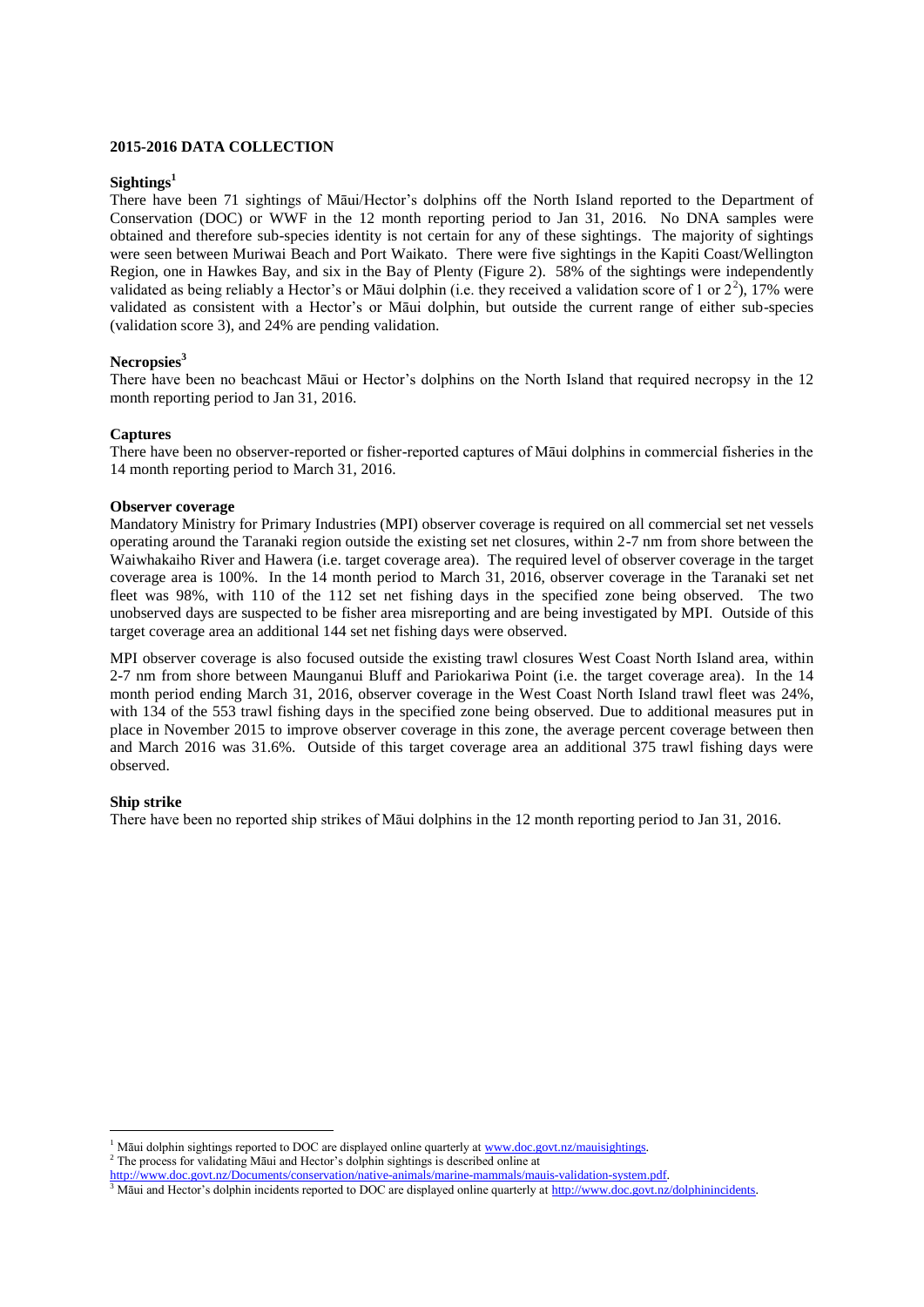

**Figure 2: Sightings of Māui/Hector's dolphins off the North Island reported to DOC in the 12 month reporting period to Jan 31, 2016.**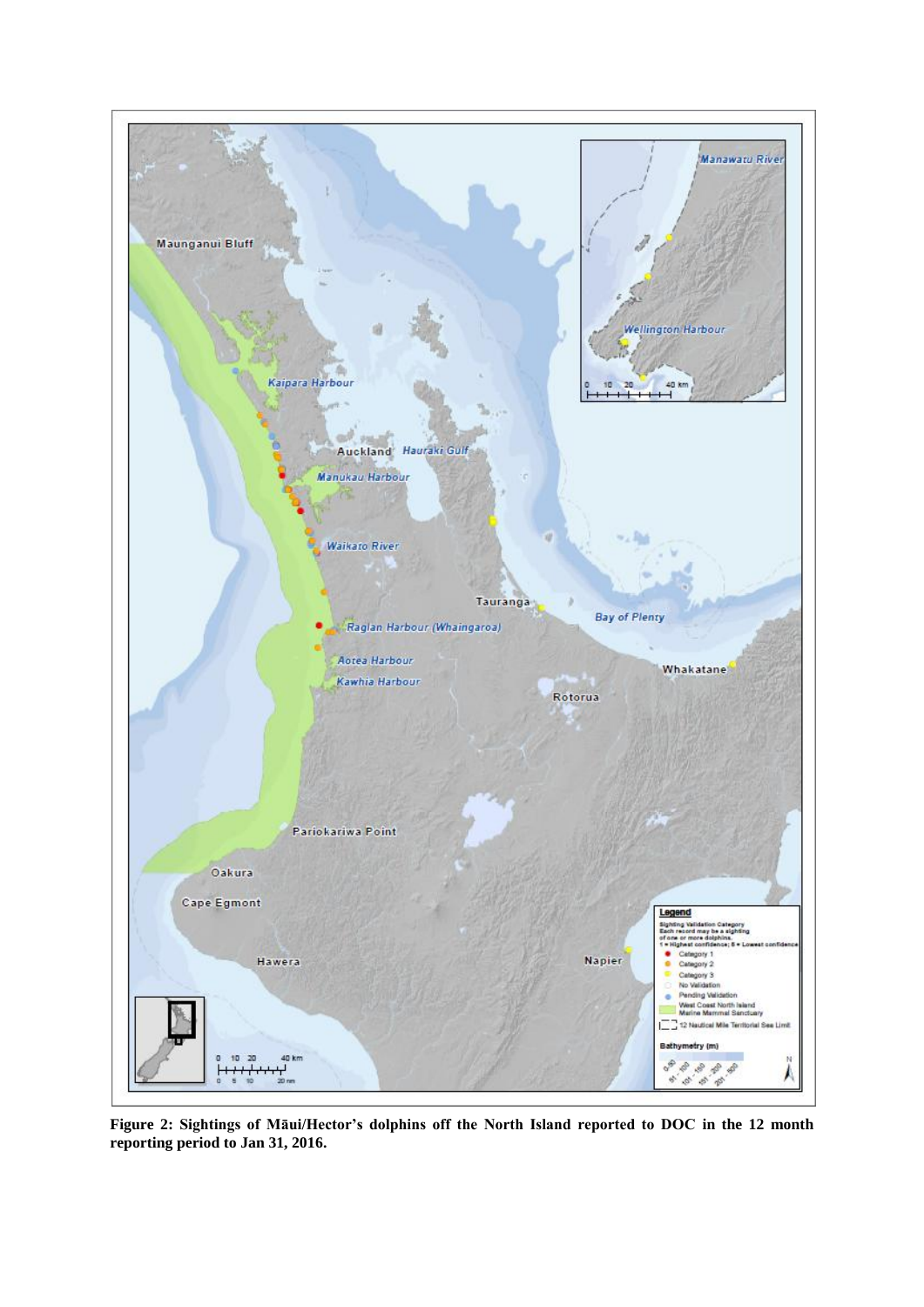#### **CURRENT RESEARCH**

#### **Māui dolphin five year strategy and research plan**

A Māui dolphin Research Advisory Group<sup>4</sup> was established by DOC and MPI in 2014. This group focused initially on identifying and prioritising research for Māui dolphins that would help inform management decisions for their recovery and continued conservation. The first output from the group was the Māui dolphin five-year strategy and research plan<sup>5</sup>. Stakeholders provided input on the development of the plan and annually will review progress towards achieving the plan. In November 2015, the stakeholder group met to review preliminary data from the abundance estimate project and to discuss priorities within a wider project on the distribution of Māui dolphins<sup>6</sup>.

#### **Current research projects**

 $\overline{a}$ 

At previous meetings convened by DOC and MPI to discuss research on Māui dolphins, it was agreed that surveys of abundance should be conducted at intervals of not more than five years. Based on this agreed benchmark, it was recommended that additional small-boat surveys and biopsy sampling be conducted in 2015 and 2016. Both summer field seasons have been completed for a revised abundance estimate. Preliminary data from the first field season was presented to the Scientific Committee in 2015 (IWC 2015, Annex L, Section 8.3.3.4). The results of the second field season are currently being analysed and will be completed in the latter half of 2016 when they will be made available on the DOC website.

Additionally, in February 2016, DOC conducted a pilot study exploring the use of CPODs as a means to investigate the offshore extent of Māui dolphin distribution as well as daily, seasonal and inter-annual variation in their habitat use. Two PODs were deployed concurrently with the 2016 abundance estimate biopsy sampling. One was positioned in Manukau Harbour ( $10^{th} - 25^{th}$  Feb), and the second was moored off Hamilton's Gap ( $10^{th}$ Feb – 5<sup>th</sup> Mar) in an area where Māui dolphins are regularly sighted. Preliminary results are encouraging and full analysis of the data is currently underway. The results of this analysis will feed into planning considerations for a wider study using the CPODs.

DOC undertook monthly aerial surveys from January through April 2016, covering the area from Awakino (north Taranaki) to Hawera (south Taranaki). No Māui dolphins were observed on these surveys.

<sup>&</sup>lt;sup>4</sup> The Māui dolphin Research Advisory Group meetings and project updates can be found online at [http://www.doc.govt.nz/our-work/our](http://www.doc.govt.nz/our-work/our-work-with-maui-dolphin/maui-dolphin-research-advisory-group/)[work-with-maui-dolphin/maui-dolphin-research-advisory-group/.](http://www.doc.govt.nz/our-work/our-work-with-maui-dolphin/maui-dolphin-research-advisory-group/)

<sup>&</sup>lt;sup>5</sup> The 5-year Strategy and Research Plan can be found online a[t http://www.doc.govt.nz/Documents/conservation/native-animals/marine](http://www.doc.govt.nz/Documents/conservation/native-animals/marine-mammals/mauis/maui-dolphin-five-year-strategy-and-research-plan.pdf)[mammals/mauis/maui-dolphin-five-year-strategy-and-research-plan.pdf.](http://www.doc.govt.nz/Documents/conservation/native-animals/marine-mammals/mauis/maui-dolphin-five-year-strategy-and-research-plan.pdf) 

<sup>&</sup>lt;sup>6</sup> The report of this meeting can be found online a[t http://www.doc.govt.nz/our-work/our-work-with-maui-dolphin/maui-dolphin-research](http://www.doc.govt.nz/our-work/our-work-with-maui-dolphin/maui-dolphin-research-advisory-group/meetings-and-project-updates/02-november-2015/)[advisory-group/meetings-and-project-updates/02-november-2015/.](http://www.doc.govt.nz/our-work/our-work-with-maui-dolphin/maui-dolphin-research-advisory-group/meetings-and-project-updates/02-november-2015/)